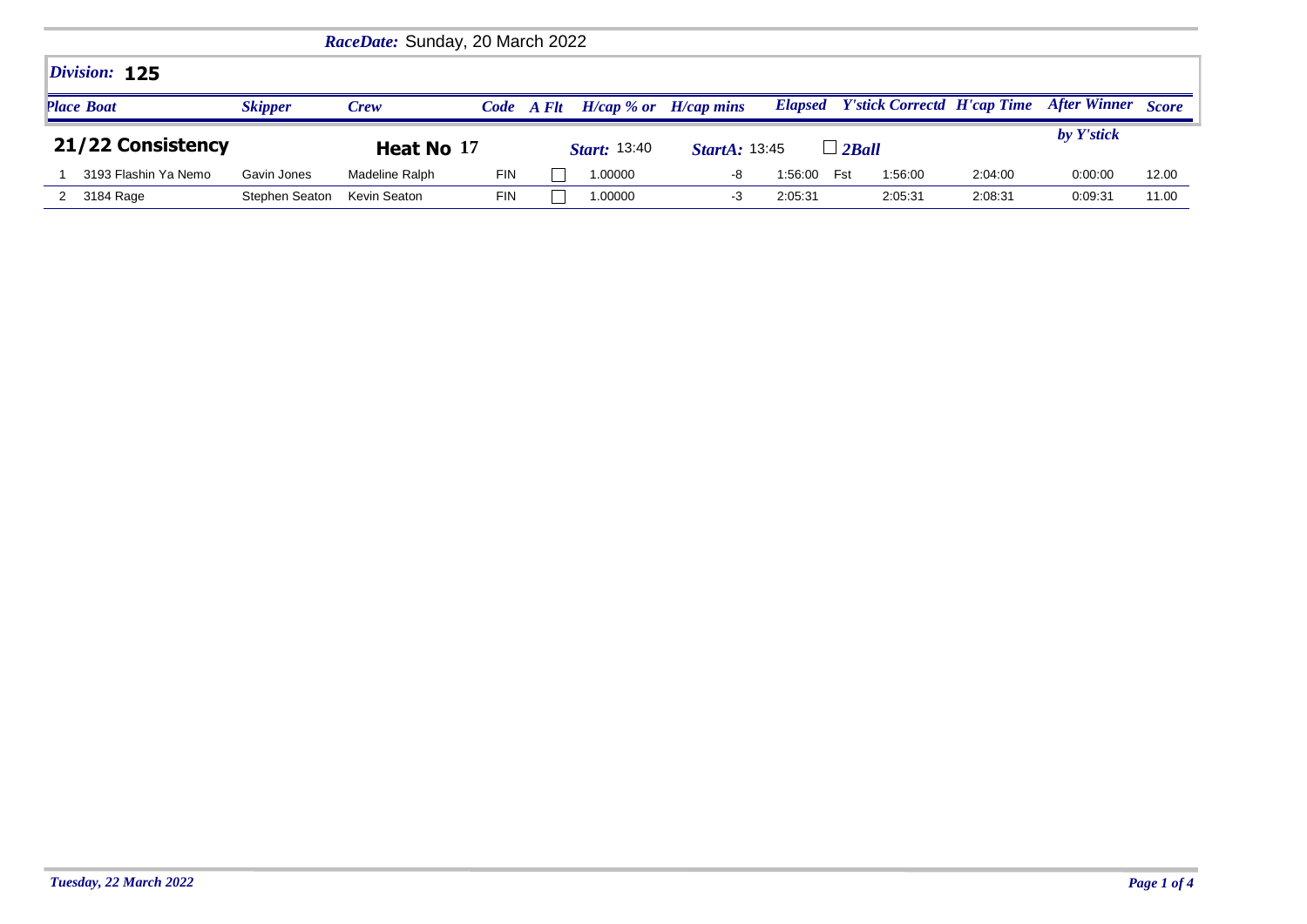| <i>Division:</i> Cruiser 1 |                |                                 |            |                           |                      |                                                               |            |      |
|----------------------------|----------------|---------------------------------|------------|---------------------------|----------------------|---------------------------------------------------------------|------------|------|
| <b>Place Boat</b>          | <b>Skipper</b> | Crew                            | Code A Flt | $H/cap$ % or $H/cap$ mins |                      | <b>Elapsed</b> Y'stick Correctd H'cap Time After Winner Score |            |      |
| 21/22 Consistency          |                | Heat No 17                      |            | <b>Start: 13:25</b>       | <b>StartA: 13:30</b> | $\perp$ 2Ball                                                 | by Y'stick |      |
| N85 Whip It<br>(1)         | Greg Hill      | Andre, Bruce, Aileen, Miller OD |            | 1.00000                   | $-17$                |                                                               |            | 9.65 |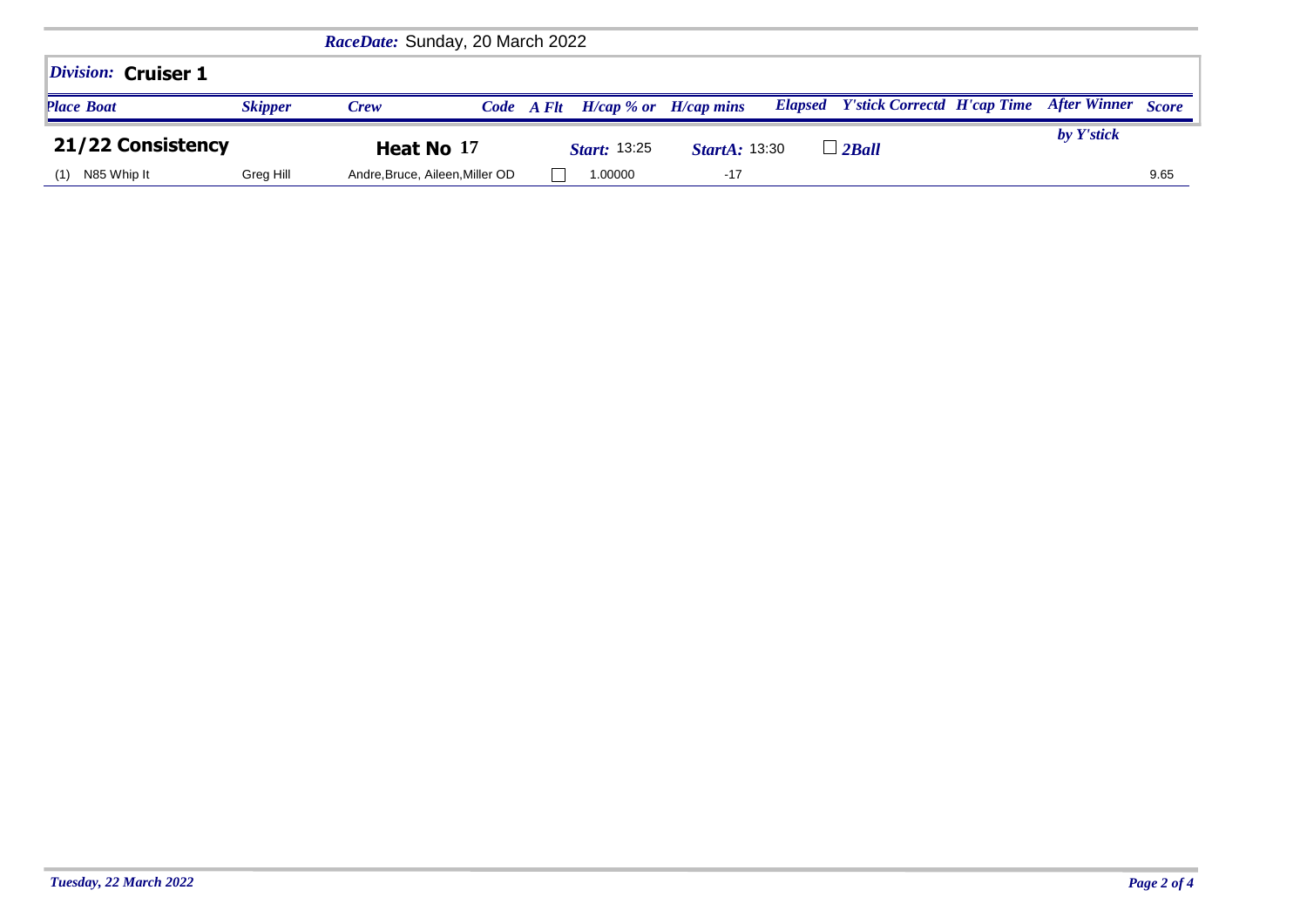|                   | RaceDate: Sunday, 20 March 2022 |                                   |                      |            |            |                           |         |                |                                    |         |                     |              |  |
|-------------------|---------------------------------|-----------------------------------|----------------------|------------|------------|---------------------------|---------|----------------|------------------------------------|---------|---------------------|--------------|--|
|                   | <i>Division:</i> Cruiser $34$   |                                   |                      |            |            |                           |         |                |                                    |         |                     |              |  |
|                   | <b>Place Boat</b>               | <b>Skipper</b>                    | Crew                 |            | Code A Flt | $H/cap$ % or $H/cap$ mins |         | <b>Elapsed</b> | <b>Y'stick Correctd H'cap Time</b> |         | <b>After Winner</b> | <b>Score</b> |  |
| 21/22 Consistency |                                 |                                   | Heat No 17           |            |            | <b>Start: 13:35</b>       | StartA: | $\Box$ 2Ball   |                                    |         | by Y'stick          |              |  |
|                   | N28 Windmill                    | Ben Ralph                         | Gray Ralph, miller   | <b>FIN</b> |            | 1.00000                   | 11      | 2:01:55        | 2:14:07                            | 2:02:01 | 0:07:57             | 15.00        |  |
|                   | N64 Porridge                    | Susie Hood                        | David & Francis Adam | <b>FIN</b> |            | 00000.                    | 5       | 2:31:27        | 2:09:24                            | 2:05:08 | 0:03:14             | 14.00        |  |
| 3                 | M7264 Reddy or Knot             | Graeme Pennifold Melita Pennifold |                      | <b>FIN</b> |            | 00000                     | $-1$    | 2:06:10        | 2:06:10<br>Fst                     | 2:07:10 | 0:00:00             | 13.00        |  |
| 4                 | N8 Anastasia                    | Rob Spinks                        | Anna Stammers        | <b>FIN</b> |            | 1.00000                   |         | 2:34:45        | 2:16:20                            | 2:15:27 | 0:10:10             | 12.00        |  |
|                   | (28) N111 Stella                | Peter Snow                        | <b>Marilyn Snow</b>  | <b>DNC</b> |            | 1.00000                   | 30      |                |                                    |         |                     | 0.00         |  |